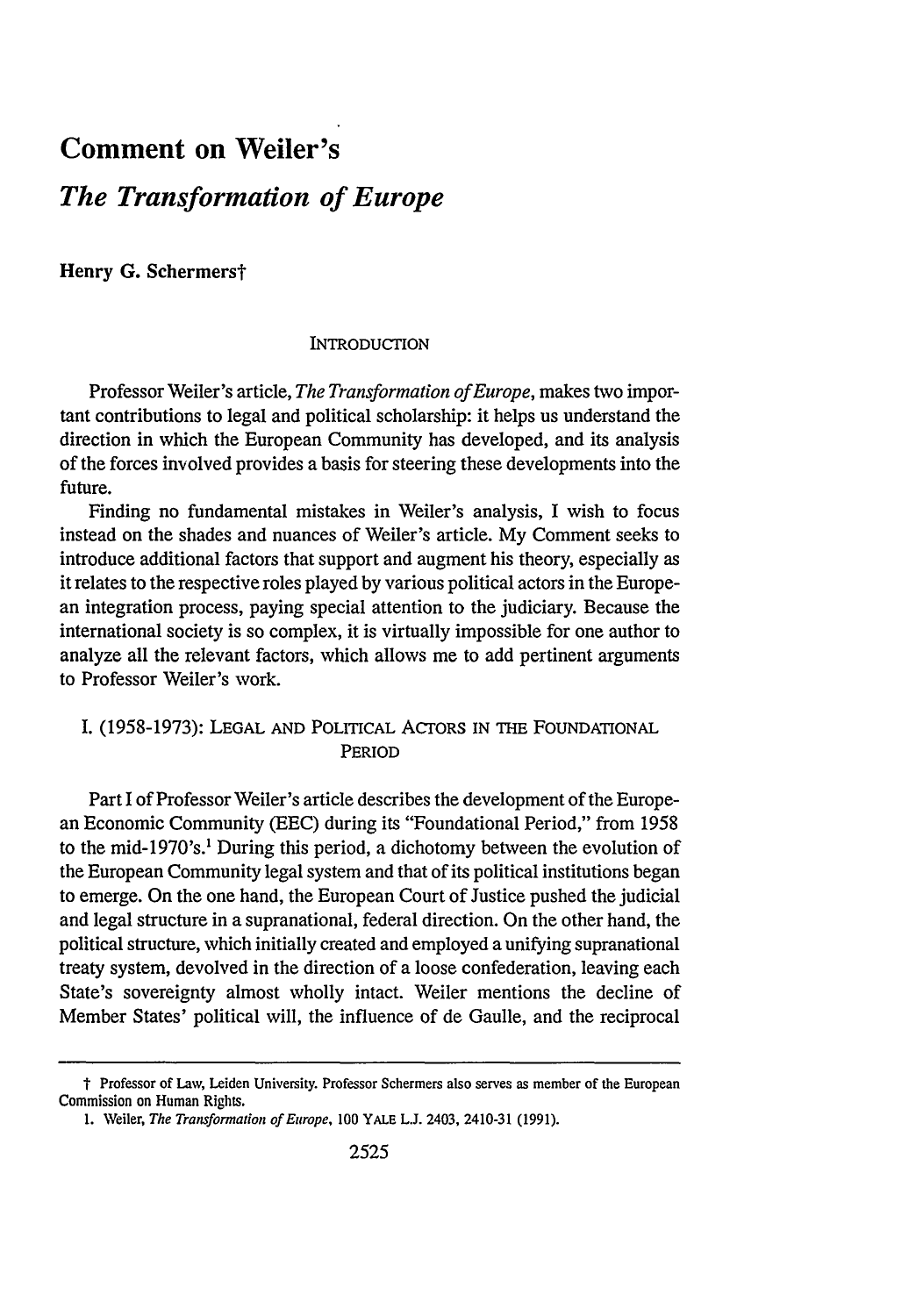relationship between judicial and political developments as substantive factors contributing to these two divergent trends.2 Weiler proposes that the judiciary's movement in a federal direction would not have been politically possible if the States had not felt sufficiently protected by their retained powers in the political decisionmaking process.3

## *A. The Impact of Cultural Differences*

Although I agree with Weiler's basic observation concerning the interrelationship of judicial and political developments, I believe he overlooks somewhat a more intangible factor in the integration process—the role played by the people of Europe. In his introduction Professor Weiler writes that the transformation of Europe has manifested itself through means ranging from the "trivial and ridiculous to the important and sublime," labeling as "ridiculous" items such as a Eurovision song contest.<sup>4</sup> While at first sight this sort of activity may seem nonsensical, Europeans may actually place more importance on this type of symbolic exercise than one might think.

Europe is a heterogenous continent. The linguistic and cultural differences which divide the nationals of the European States are much greater than those which lie between the residents of the different states in North America. For example, when a Dutchman speaks of Italians he often feels ill at ease. Italians are shorter and darker; they speak a language completely incomprehensible to the Dutchman. In addition, they take siestas, drink wine, and often practice a different religion. Culturally, most Dutchmen-and probably most Danes, Germans, and Englishmen-feel closer to Americans and Canadians than to Spaniards, Italians, and Greeks.

This feeling of being different, this looking upon fellow Europeans as complete foreigners, affects the Common Market. For example, in the future it will be necessary to harmonize the public welfare systems of the Member States. Consequently, rich workers in Germany and the Netherlands will have to subsidize unemployment benefits for the poor in Greece and Portugal. At present I doubt whether the German and Dutch labor unions (let alone the workers themselves) would be willing to make such a sacrifice. A sufficient level of solidarity does not yet exist.

Before this can happen, all Europeans must get to know each other better. By socializing informally at events such as song festivals, soccer matches, and student exchanges, hopefully the Dutch citizen will learn to appreciate the culture of his Italian neighbor. Taken individually, each of these activities may seem trivial. When combined to form a careful long-term policy of international

<sup>2.</sup> *Id.* at notes 19-60 and accompanying text.

<sup>3.</sup> *Id.* at notes 48-59 and accompanying text.

*<sup>4.</sup> See id.* at 2403 & n.2.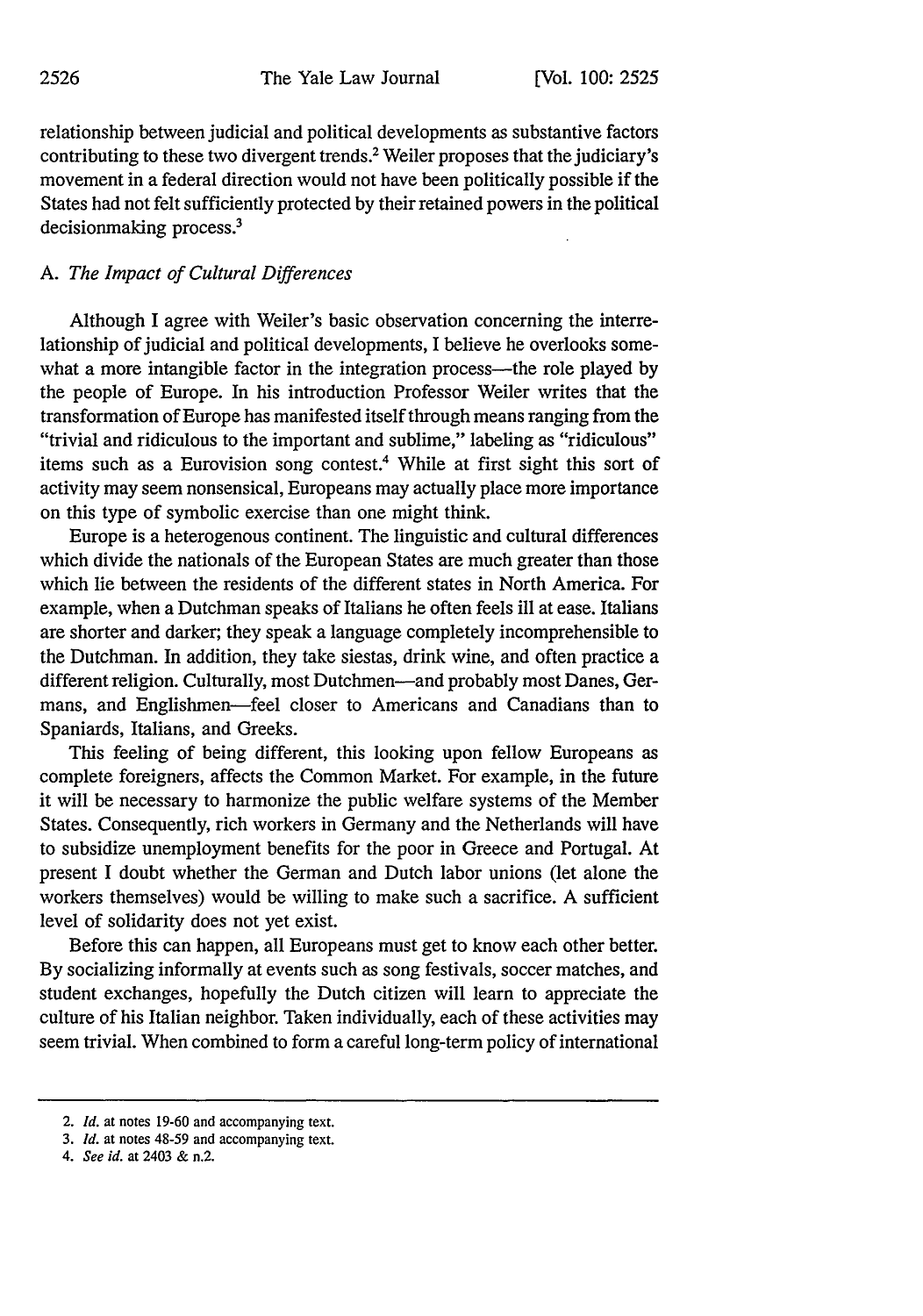social contacts, however, they become essential to the European integration process.

## *B. The Neglected Role of the National Bureaucracies*

Moving into the political realm, I want to add a factor to Weiler's balance of forces by looking to the impact of another actor in the integration process: the national civil servant. This addition is necessary, because without the support of the national bureaucracies, the European Community cannot achieve intergovernmental cooperation. In the modern state, bureaucrats play a role equally important to that of politicians and judges, particularly in highly specialized fields. Bureaucrats use their technical skills to define the national policy for their areas of expertise, which range from customs duties and antitrust policy to manure disposal. They know the intricacies of their subject areas and the national interests involved.

Those who run the national bureaucracies in Europe often find it productive to travel to Brussels to discuss their specialties with equally competent foreign colleagues. In many cases they accept the notion that standardized European rules are needed, and they are willing to discuss them. They object, however, when independent civil servants of the European Commission<sup>5</sup> draft such rules without considering their input, as was often the case during the early days of the Community. National bureaucrats may rightly believe that they know their subjects better than do the Commission's bureaucrats, and they will certainly better understand those issues that affect their respective States' national interests. Moreover, national civil servants lose their status and prestige when the Community essentially takes over their work, and they understandably resist such a transfer of power.

Bureaucratic resistance generated during the Foundational Period also partly explains why, as Weiler notes, European legal systems moved powerfully ahead toward integration while political groups favored preserving State sovereignty. The reason is indeed apparent: the national bureaucracies became reluctant, making their respective governments hesitant as well. Significantly, this governmental reluctance originated in the executive branch.

Today the problem of bureaucratic resistance has been substantially alleviated by the addition of management committees. Management committees were introduced during the 1960's to assist in Community agricultural decisionmaking. The Council of Ministers constructed one management committee for each agricultural product, and national civil servants specializing in that field

<sup>5.</sup> The Commission was established by the EEC Treaty, art. 157. Treaty Establishing the European Economic Community, Mar. 25, 1957, 298 U.N.T.S. 11. The Commission makes policy proposals that are submitted to the Council of Ministers for approval. These "supranational bureaucrats" employ a total staff of over 10,000. For an overview of the political structure of the European Community., see generally T. HARTLEY, THE **FOUNDATIONS** OF EUROPEAN COMMUNITY LAW: **AN** INTRODUCTION TO THE **CONSTITUTIONAL AND** ADMINISTRATIVE LAW OF THE **EUROPEAN COMMUNITY** (1988).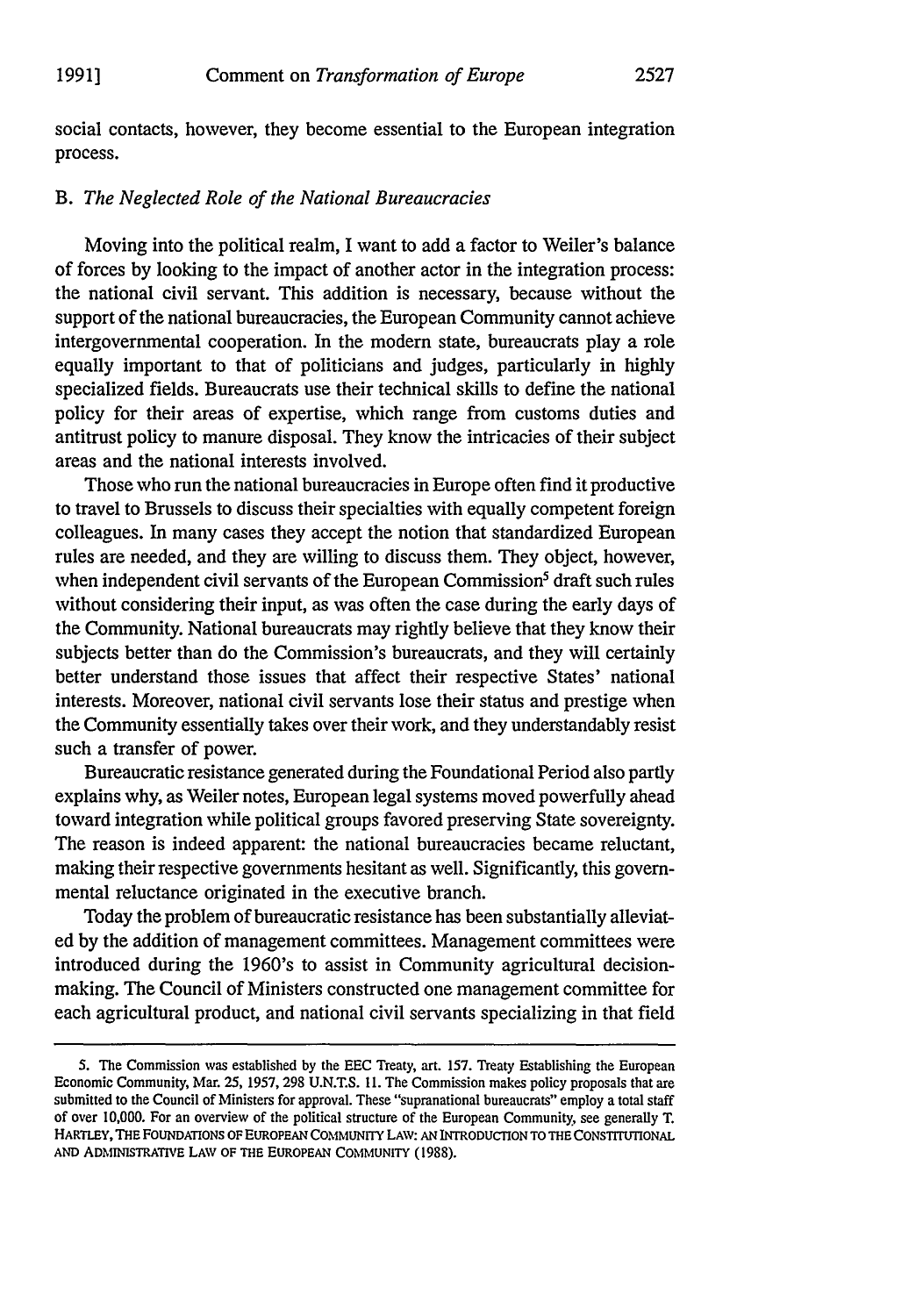joined to form each committee. Today the Commission often must consult management committees, and in some cases it cannot make a decision without their approval.

## C. *A Recalcitrant Executive Branch*

The Council of Ministers must adopt every important Community decision, and it is generally regarded as the most powerful political organ of the Community. The Community Treaty requires that it be composed of the responsible cabinet ministers from each of the Member States, hence the title.<sup>6</sup> The independence of the national executives allowed them to oppose integration even when their position was not supported by other branches of the government or the majority of the population. In the Netherlands, for example, all large political parties remained faithful to the idea of supranationalism and European integration, while the executive branch was considerably less enthusiastic. The government often defended its less supranational approach by falsely claiming that the other Member States forced it to accept this position. In other Member States as well, parliamentary majorities consistently supported a supranational approach against an approach which would leave the supreme powers with the national governments.

# *D. The Judiciary's Role as the Driving Force Behind European Integration*

In contrast to the executive branches of government, the national judiciaries have shown strong support for unity in the European Community. In Western Europe the judiciary is traditionally an important power of the state, and thus it is especially significant that the judiciaries of the Member States have so strongly advocated a supranational approach.<sup>7</sup> Without their support, the European Court of Justice could not have assumed such an important role in the Community. Because on many questions the Court of Justice acts only when and if the State courts ask for a preliminary ruling, its most fundamental decisions could not have been rendered without Member State courts' initiatives.<sup>8</sup> The State courts could have easily determined that such decisions were unnecessary or simply ignored Court of Justice rulings altogether, as the French Conseil d'Etat did for a considerable amount of time with respect to preliminary

<sup>6.</sup> Treaty establishing a Single Council and a Single Commission of the European Communities of 8 April 1965, Official Journal of the European Communities No. 152, 13 July 1967.

*<sup>7.</sup> See generally* R. LECOURT, L'EUROPE DES **JUGES** (1976).

<sup>8.</sup> The domestic courts issue the majority of rulings applying Community law. When faced with conflicting interpretations of Community law, the national courts defer to rulings issued by the European Court of Justice. If the national courts feel that a question of Community law is unsettled, they may ask the Court of Justice to issue a ruling. All questions referred to the Court of Justice must be answered; it has no power of certiorari. *See* EEC Treaty, art. 177.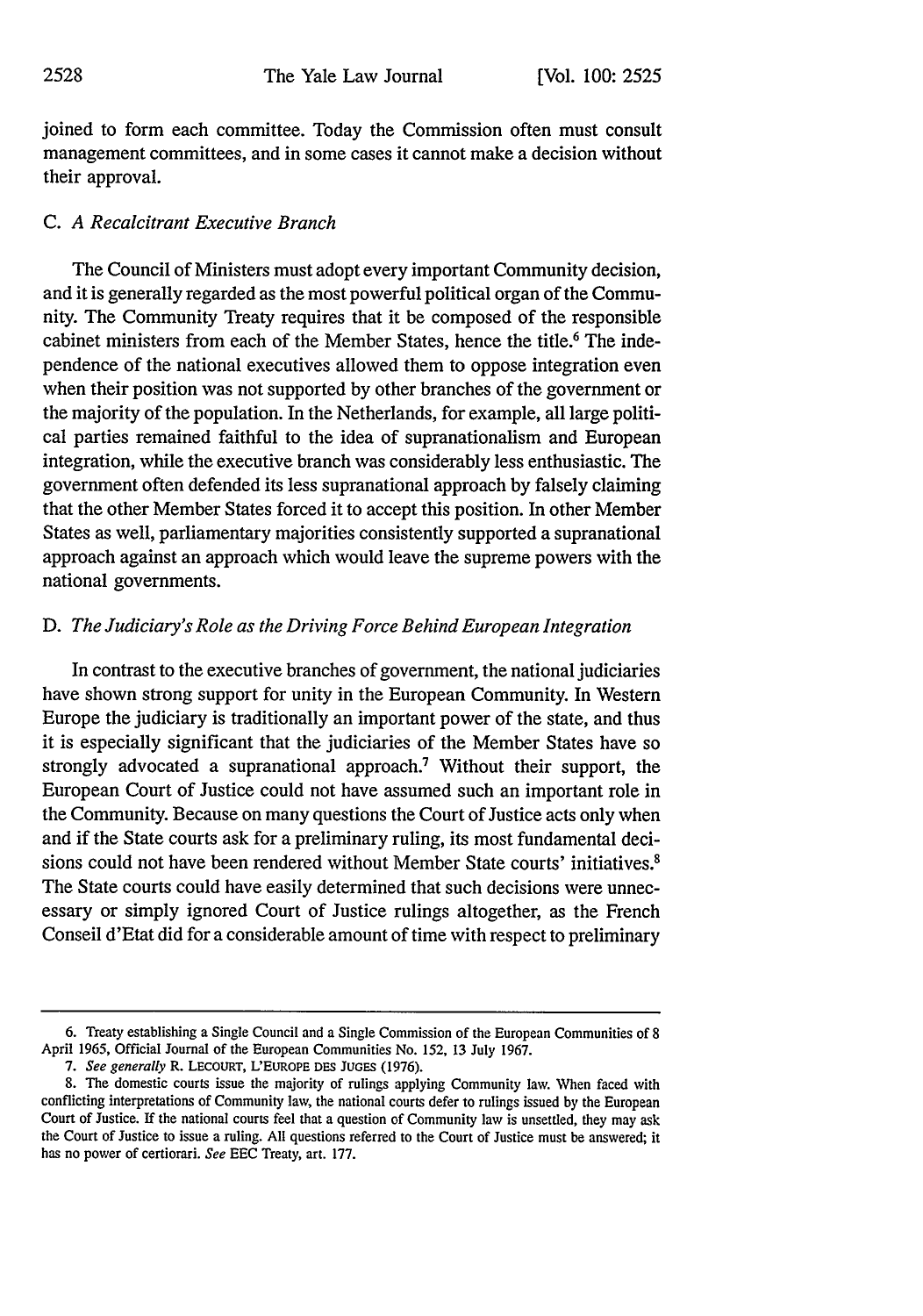rulings on the possible direct effect of Community directives.9 The loyal and active cooperation of the State judiciaries constitutes one of the foundation stones of powerful legal integration.

#### II. (1973-1980): JURISDICTIONAL MUTATION IN THE COMMUNITY

#### *A. The Absorption of Domestic Law*

Weiler illustrates the key role played by the Member State judiciaries in Part II of his article, which examines the expansion of Community jurisdiction during the second phase of its development, from 1973 to the mid-1980's.<sup>10</sup> Weiler defines one form of this "jurisdictional mutation" as "absorption," the process by which national policies in an area *outside* the realm of Community competence (i.e. education) are "absorbed," or overridden, when they conflict with Community law.<sup>11</sup> Although the process of absorption ultimately diluted the independence and power of the Member State judiciaries, through that process the State courts actually contributed significantly to the substance of Community law, as in the field of human rights. Without pressure from the German Constitutional Court (Bundesverfassungsgericht), the European Court of Justice might not have developed Community human rights protection adequately.

The absorption theory can be analyzed through a line of cases pertaining to human rights decided by the German Constitutional Court. The German constitution enumerates a number of fundamental human rights which must be respected by all German authorities. In *Solange I* the German Constitutional Court held that when Community law infringed on fundamental human rights guaranteed by the German constitution, German human rights would prevail. The court held that the German government would not enforce such EEC laws until the Community adequately protected fundamental human rights.<sup>12</sup> This ruling allowed the German Constitutional Court to review Community acts to determine their conformity with the fundamental rights guaranteed by the German constitution, and possibly to block their absorption into the national law.

*<sup>9.</sup> See* Judgment of Dec. 22, 1978, Conseil d'Etat, Fr., 1978 Rescueil Sirey [D.P. III] 524, [1980] 1 Comm. Mkt. L.R. 543 (Minister of the Interior v. Cohn-Bendit). In this case the French Supreme Administrative Court, the Conseil d'Etat, held that Community directives, unlike regulations, do not have "direct effect" in domestic law. This ruling directly contravened a Court of Justice decision establishing that such directives may have direct effects. The Conseil d'Etat took a different stance, however, in another case, *Nicolo,* however, where it stated (in dicta) that international law could set aside more recent French legislation. *See* Judgment of Oct. 20, 1989, Conseil d'Etat, Fr., 1989 D.P. **111190.**

<sup>10.</sup> *See Weiler, supra* note 1, at 2431-53.

*<sup>11.</sup> See id.* at 2438-41.

<sup>12.</sup> Judgment of May 29, 1974, Bundesverfassungsgericht, **W.** Ger., 37 Bundesverfassungsgericht [BVerfGE] 271, [19741 2 Comm. Mkt. L.R. 540 (Internationale Handelsgesellschaft mbH v. Einfuhr-und Vorratsstelle fur Getreide und Futtermittel) *[Solange I].*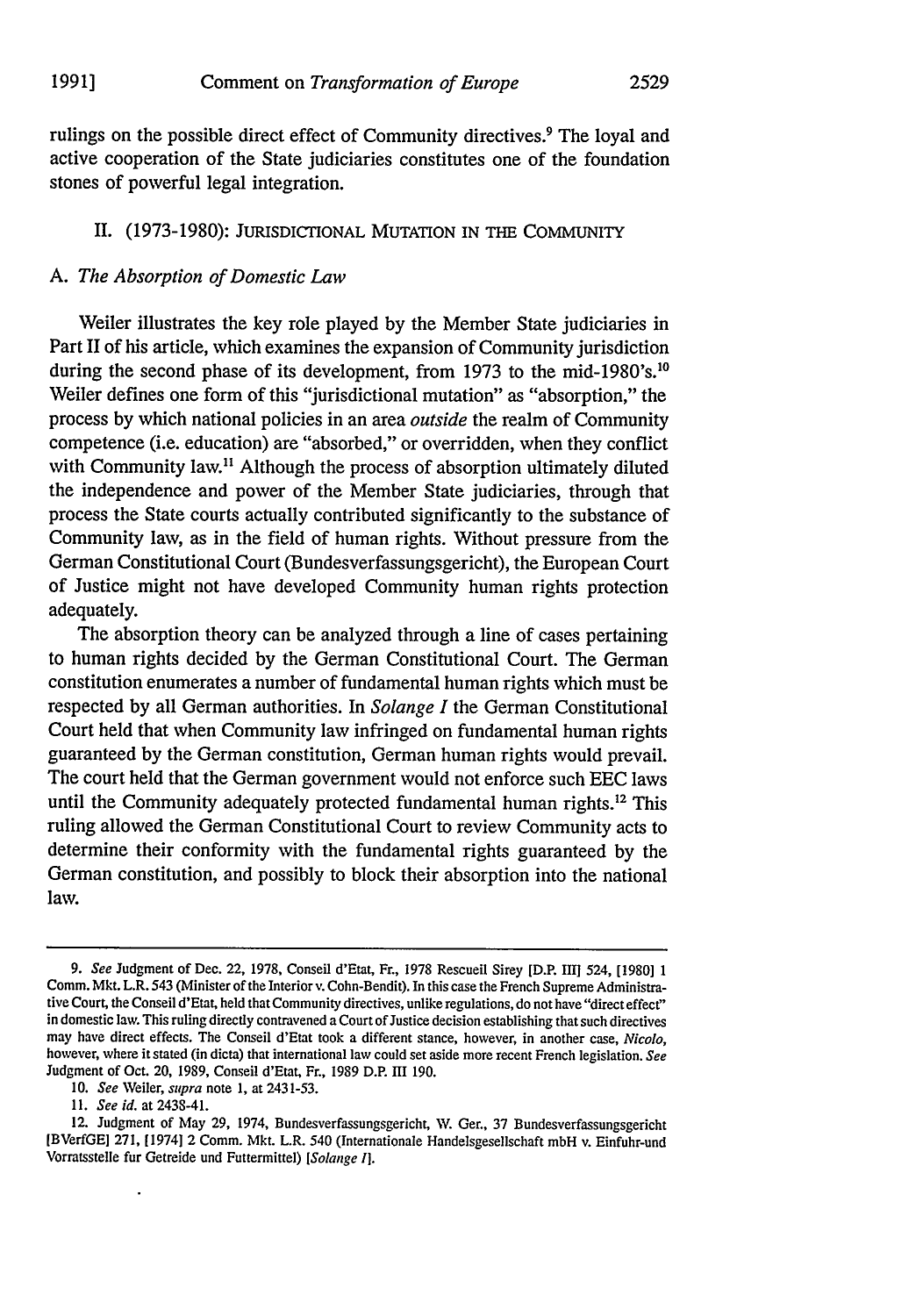The *Casagrande* case,<sup>13</sup> quoted by Weiler, indicates a domestic court trend in the opposite direction. In this case it was argued that because education is a domestic issue, Community decisions in the education field could not be effective in Germany. The German judiciary rejected this proposition and thus permitted absorption, which it had blocked in *Solange L* None of the other Member State supreme courts followed the reasoning in *Solange I,* and twelve years later in *Solange H 114* the German Constitutional Court found that the Community's own system of protecting fundamental human rights had matured to a level where it adequately protected the fundamental human rights guaranteed by the German constitution. The German Constitutional Court would no longer review Community acts, provided that the Community's own protection of human rights did not deteriorate. All European judiciaries now accept European Court of Justice decisions governing conflicts between Community law and Member State law. That acceptance constitutes the fundamental strength of the Community system.

## *B. Incorporation and the Question of Human Rights*

Professor Weiler's discussion of incorporation<sup>15</sup> as a form of jurisdictional expansion is not as persuasive as that of absorption. Weiler overstates the effects of this phenomenon, although it does raise significant issues. Incorporation encompasses the idea that all Community law becomes a part of the domestic law of the Member States, where it is applied and executed like any other statute. For most Member States, incorporation of international treaties is a normal phenomenon which causes no problems.<sup>16</sup> In some Member States, however, the process of harmonizing treaties and domestic law requires a separate, time-consuming legislative procedure. To prevent discrepancies and delays, the European Court of Justice ruled in *Van Gend & Loos* that the Community legal order is a different entity than international treaty law, thereby freeing it from the constraints such treaty law encounters in dualist systems.<sup>17</sup> On the basis of *Van Gend & Loos,* and regardless of a Member State's position on the incorporation of international law, Community law is directly and fully incorporated into every Member's domestic legal order.

<sup>13.</sup> Case 9/74, Donato Casagrande v. Landeshaputstadt Munchen, 1974 E.C.R. 773.

<sup>14.</sup> Judgment of Oct. 22, 1986, Bunderverfassungsgericht, **W.** Ger., 73 BVerfGE 339, [1987] 3 Comm. Mkt. L. Rep. 225 (Re the Application of Wunsche Handelsgesellschaft) *[Solange Ill.*

*<sup>15.</sup> See* Weiler, *supra* note I, at 2441-42 & nn.106-09.

<sup>16.</sup> Countries such as Luxembourg and the Netherlands employ a monist system for the interpretation of treaties, whereby the treaty supersedes all provisions of domestic law. In countries employing some form of a dualist system, as in Germany and Italy, international treaties do not automatically override those domestic laws which are passed after the treaty is enacted. In these countries, special exceptions have been created for Community treaties.

<sup>17.</sup> Case 26/62, N.V. Algemene Transport-en Expeditie Onderneming Van Gend & Loos v. Nederlandse Administratie der Belastingen (Netherlands Inland Revenue Administration), 1963 E.C.R. *I [Van Gend & Loos].*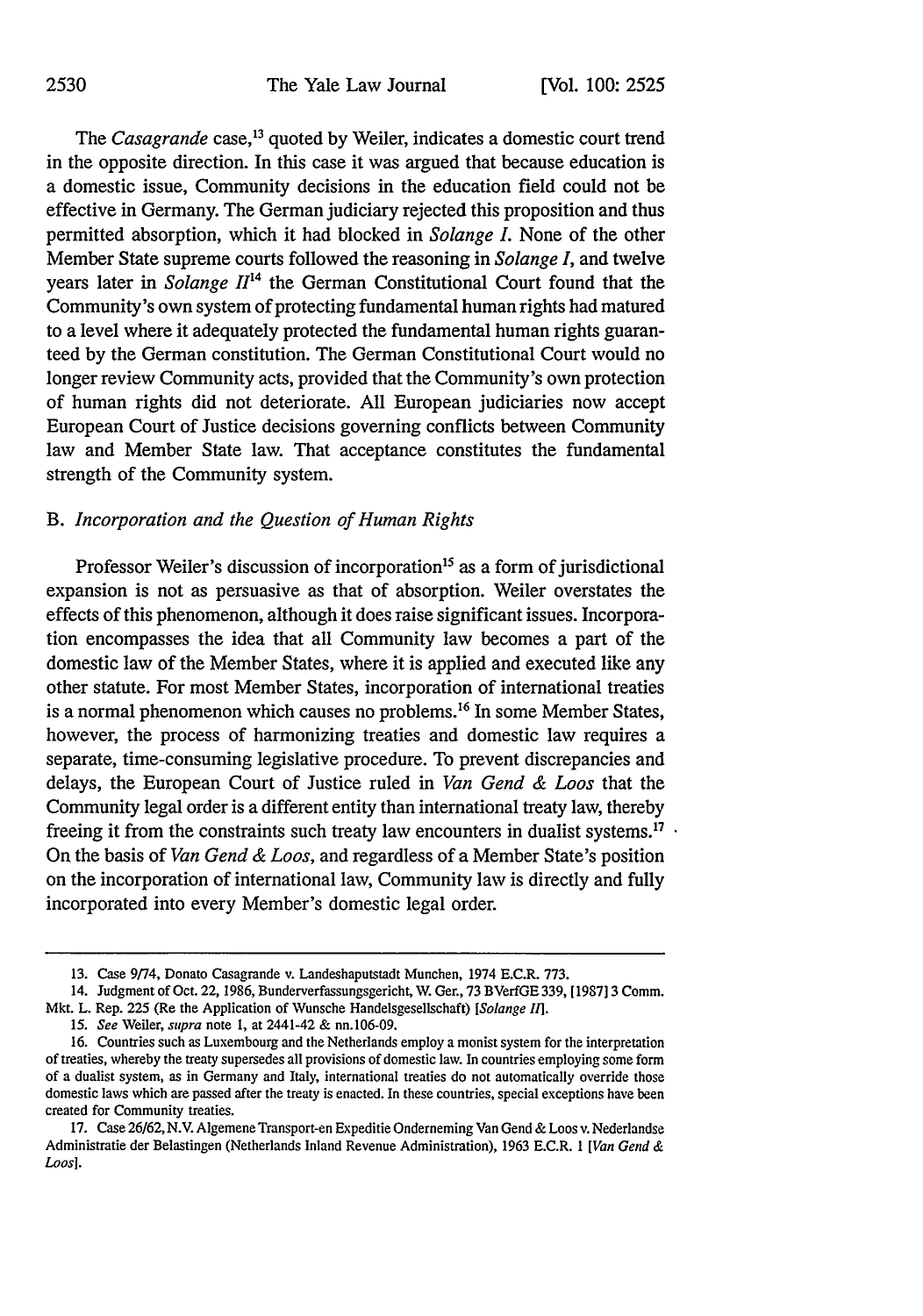# However, with respect to fundamental human rights, the situation is somewhat different. As Weiler notes, Community law does not contain a bill of rights, and it is unclear whether and to what extent the Community's powers are limited by national and international documents on human rights. However, this issue is not as serious as it may seem, because it concerns the application of human rights provisions only to the Community organization itself. The individual Member States are all bound by the European Convention for the Protection of Human Rights and Fundamental Freedoms (ECHR),<sup>18</sup> a treaty which binds twenty-two of the European States. This convention created its own organs for supervision, the European Commission of Human Rights and the European Court of Human Rights. Individuals file complaints against their national governments with the Commission; the Court renders judgments.

Citizens may initiate suits whenever they feel that their government has infringed any of their enumerated rights, although they must first exhaust all domestic remedies.

The ECHR has been incorporated into the domestic legal orders of most European States, which means that plaintiffs can invoke it before their national courts. In the United Kingdom and in the Scandinavian countries one cannot invoke the Convention (or any other treaty, except the Community treaties) in a domestic court. There, one must invoke parallel domestic rights-to the extent that they exist-before one may lodge a complaint with the European Commission of Human Rights. No national "Bill of Rights" is identical to the ECHR; therefore, the domestic courts themselves cannot supervise the application of the Convention. Consequently, plaintiffs file more complaints with the Commission. This system is generally regarded as inefficient and a handicap for the countries that employ it.<sup>19</sup> Recently, Norway,<sup>20</sup> Denmark,<sup>21</sup> and to a lesser extent the United Kingdom,<sup>22</sup> have seriously studied the possibility of incorporating the Convention as a whole into their domestic legal orders.

The European Community is not bound by the European Convention on Human Rights. This means that Community acts cannot be challenged before the organs created by the Convention. The gap thus created is not large in practice, as the Community judiciary will annul any Community act which infringes general principles of law, which normally include human rights.

20. *Id.* at 132-35.

**<sup>18.</sup>** European Convention for the Protection of Human Rights and Fundamental Freedoms, Nov. 4, 1950, 213 U.N.T.S. 222 (entered into force, Sept. 3, 1953).

<sup>19.</sup> See generally A. DRZEMCZEWSKI, EUROPEAN HUMAN RIGHTS CONVENTION IN DOMESTIC LAW: A COMPARATIVE STUDY (1983). Professor Drzemczewski stresses the need for greater harmonization and uniform application of ECHR law. *Id.* at 330-41. He ultimately concludes that the solution to this problem lies with a system whereby the Court of Human Rights would issue preliminary rulings on questions referred to it by the domestic courts, "with the pre-condition of domestic incorporation of the Convention." *Id.* at 336.

<sup>21.</sup> *See* Gulman, *Denmark,* in **THE EFFECT OF** TREATIES **IN** DOMESTIC **LAW 31-33 (1987).**

<sup>22.</sup> See Higgins, *United Kingdom,* in **THE** EFFECT OF TREATIES **IN** DOMESTIC LAW, *supra* note 21, at 130; see also DRZEMCZEWSKI, supra note 19, at 186-87.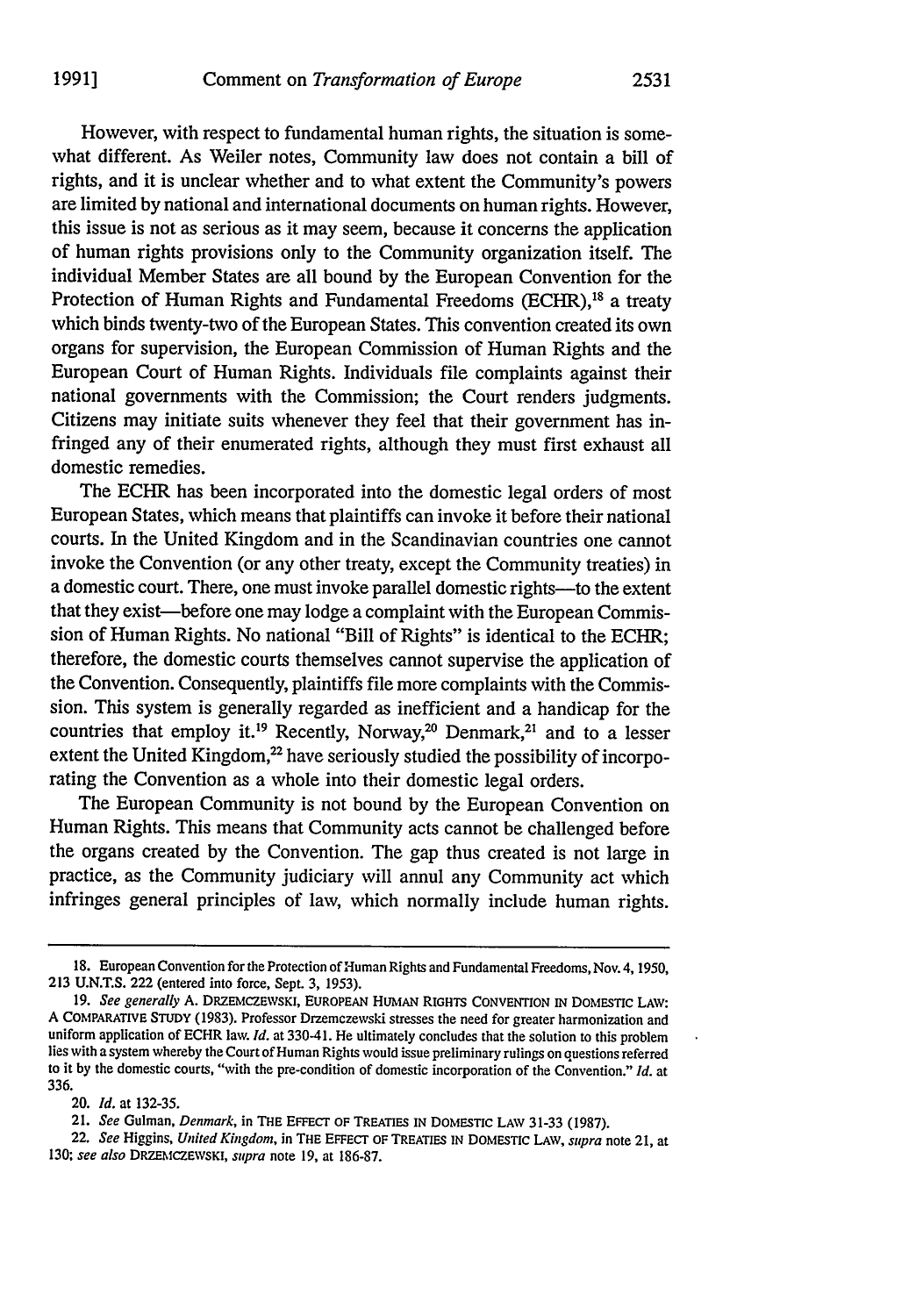Nonetheless, a theoretical gap exists, which could be closed in either of two ways: (1) the Community could adhere to the European Convention; or (2) the Community could adopt its own "Bill of Rights." Adhering to the European Convention is the preferable solution. Although the alternative would ensure protection of human rights in the twelve Member States, it would not reach the other countries that are parties to the ECHR. Both for the sake of human rights and for the sake of Europe, it would be a pity if, in the area of human rights, the continent would thus be divided along the same lines as those drawn for economic purposes, creating special protections for a Europe of twelve Community Members and excluding the rest.

# *C. Expansion of Implied Powers in the EEC*

Professor Weiler identifies expansion as the most radical form of jurisdictional mutation enlarging Community powers. Weiler describes expansion as the broad exercise of the implied powers of the Community, largely derived through Article 235 of the EEC Treaty, a European "necessary and proper clause." Article 235 grants powers to the Community whenever this is "necessary to attain one of its objectives."<sup>23</sup> I agree with Weiler's contention that Article 235 opened the door for the "expansion" of Community powers.<sup>24</sup>

# *1. The Erosion of Executive Resistance*

Weiler explains the lack of resistance to Community expansion by focusing on the Member States' "near total control" of the Community process: "[T]he EEC appeared more as an instrument in the hands of the governments rather than as a usurping power."<sup>25</sup> The executive branch of the national governments, usually the strongest opponent of Community expansion, began to offer less resistance. With the exception of Denmark, the parliaments of the various Member States favored a liberal reading of Article 235, and European academics commenting upon developments in the EEC typically supported expansion as well. Their encouraging comments may have stimulated activism in the Court. Therefore, once the Member State executives embraced the application of Article 235, little substantial resistance remained.

# *2. The Dangers of Overexpansion*

Weiler concludes his section on the evolution of Community jurisdiction by warning that such expansion does have natural limits. He could be read to suggest here that interest groups should be more fully incorporated into the

<sup>23.</sup> EEC Treaty, art. 235.

<sup>24.</sup> *See* Weiler, *supra* note 1, at nn.116-21 and accompanying text.

<sup>25.</sup> *Id.* at 2448.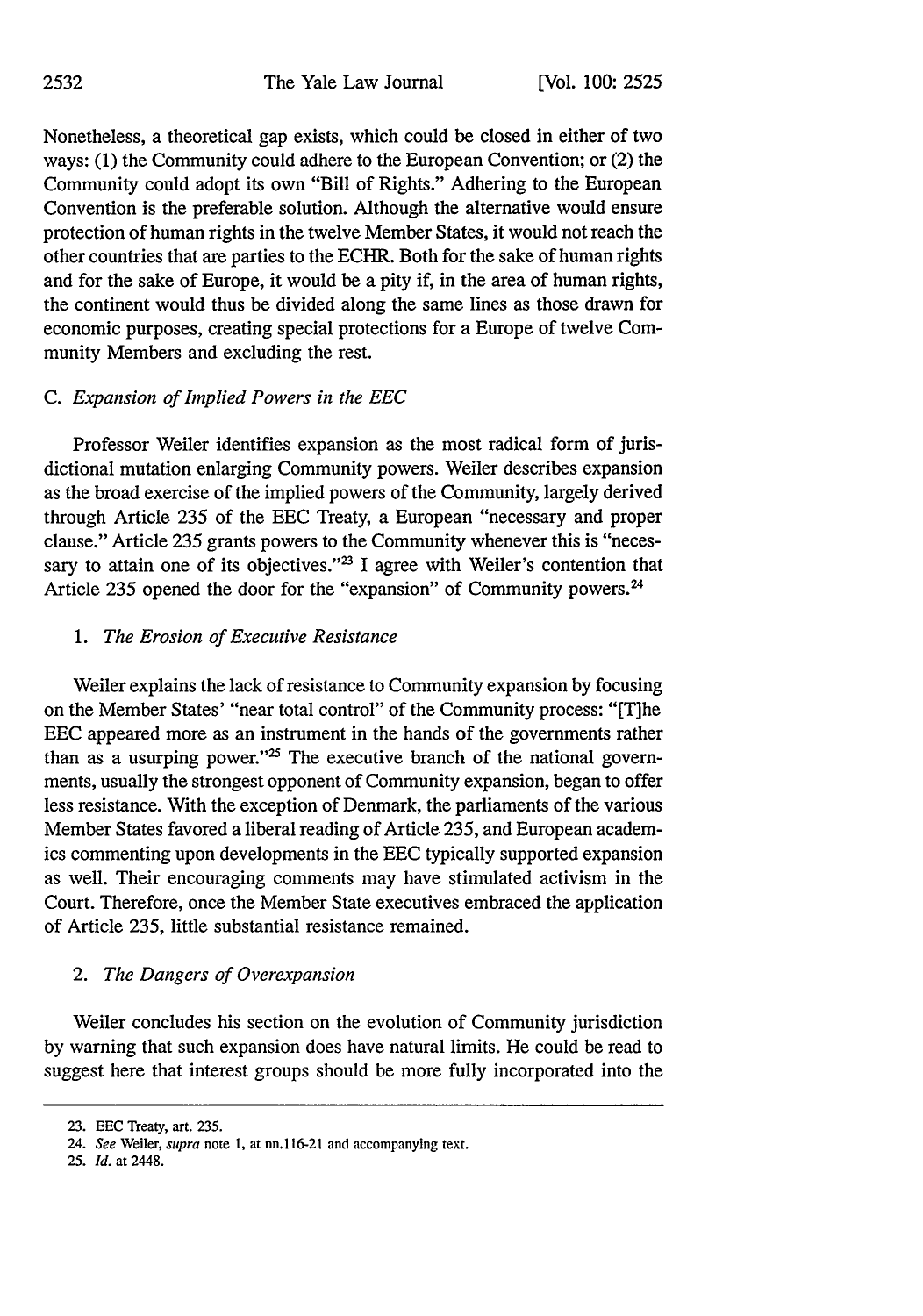political process.<sup>26</sup> The Economic and Social Committee was established to involve interest groups in the Community's decisionmaking process;<sup>27</sup> however, it never flourished, and its opinions receive little attention.

Even more significantly, Weiler warns that Member State judiciaries may diminish or even terminate their support if the Community aggressively expands into a field which they consider their domain.<sup>28</sup> This Comment has argued that the loyal support of the Member State judiciaries forms the backbone of the Community legal order and provides the driving force behind European integration. To date I see no weakening of this backbone in the development of the Community, yet I realize that under pressure even backbones may break. Although it seems highly unlikely, if the Member State judiciaries do reach critical breaking point and become hostile opponents of European integration, I believe that the process could break down entirely.

## I1. 1992 **AND** BEYOND

Part III of Weiler's article explores more recent developments in the EEC and attempts to look beyond the celebrated 1992 deadline for economic integration. Since Part III concerns the future, it necessarily contains speculative submissions, which, of course, may or may not prove true.

# *A. The Impact of the Single European Act*

Weiler correctly remarks that, on its face, the Single European Act (SEA)<sup>29</sup> largely fails to contribute substantially to the development of the common market.<sup>30</sup> Its goal of achieving a single market is not a radical one; the EEC Treaty, adopted over twenty years earlier, advocates this same idea. Overall, however, I believe he underestimates the potential effects of the SEA.

The SEA's greatest impact was in demonstrating the political will to achieve a unified market by the end of 1992, thereby stimulating formerly recalcitrant state administrations to cooperate. Also, various industries began to plan for the larger market and pressure their national governments to do likewise. The pressure exerted by industry has been and probably will be more effective in developing a single market than the actual adoption of the SEA, suggesting that developments depend largely on the political climate rather than the actual text of political documents. These more informal types of pressures seem to be more effective in persuading government officials to act. Although we cannot foresee

<sup>26.</sup> *Id.* at 2452-53.

**<sup>27.</sup> EEC** Treaty, arts. 193-198.

<sup>28.</sup> Weiler, *supra* note 1, at 2451-52.

**<sup>29.</sup>** Single European Act, Feb. 28, 1986 [hereinafter SEA].

**<sup>30.</sup>** Weiler, *supra* note **1,** at nn. 134-39 and accompanying text.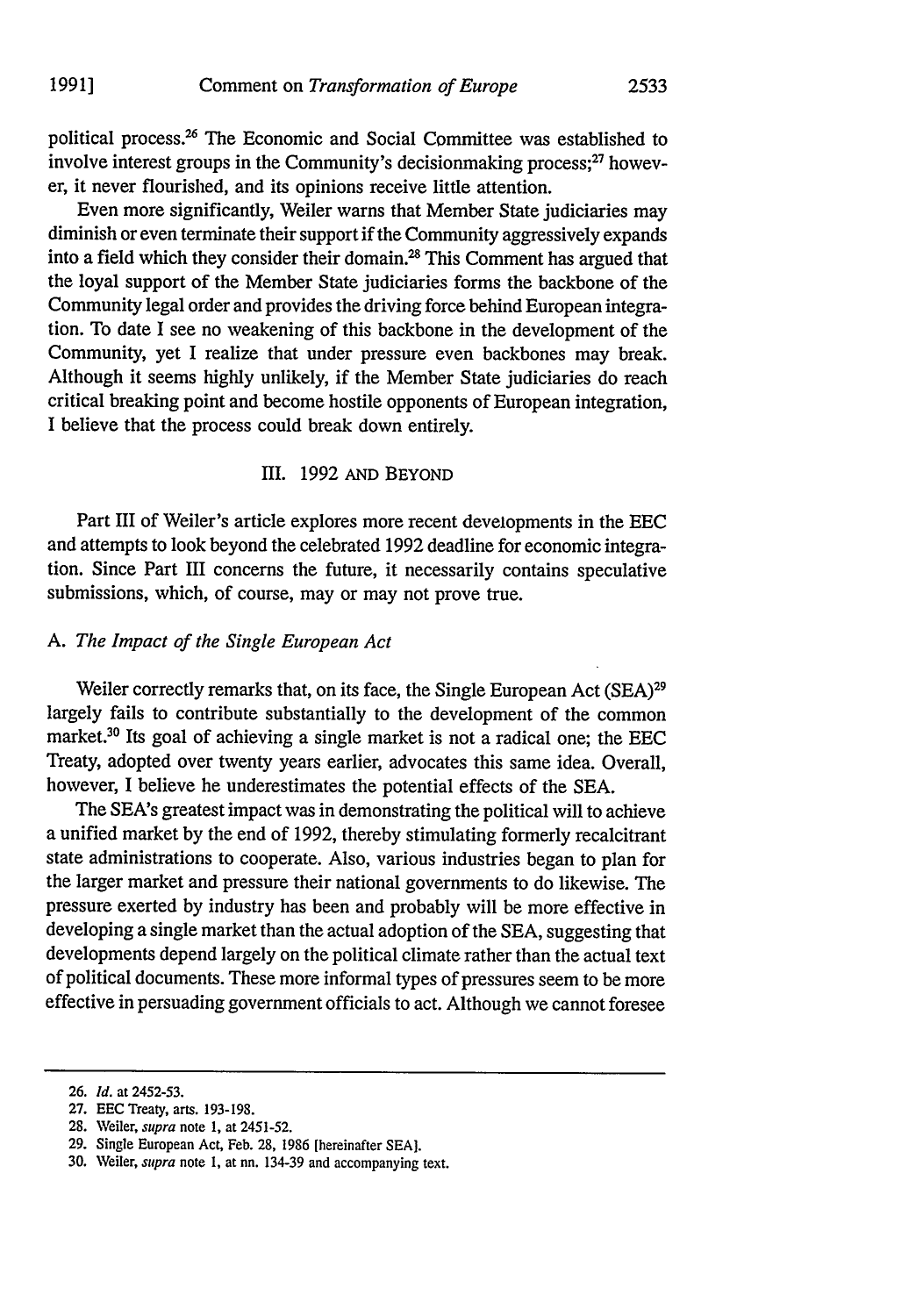the direction of future political developments, it seems likely that economic forces will continue to drive the Member States closer together.

## *B. Article lOa and an End to the Unanimity Requirement*

Integration has been accompanied by the abandonment of many of the political safeguards which Weiler asserts made expansion of Community powers possible. Article 18 of the SEA amends Article 100 of the EEC Treaty; the new Article 100a provides for weighted majority voting in the Council of Ministers, where unanimity was formerly required.<sup>31</sup> No Member State now possesses a veto power over the others.

#### *1. The Luxembourg Accord*

In my opinion, Weiler overestimates the importance of another act, the Luxembourg Accord, $32$  as it relates to preserving a unanimity voting requirement. The Luxembourg Accord resulted from the 1965 Community crisis, during which France boycotted Council sessions. "Accord" is actually a misnomer, since such an accord never really existed, at least not with respect to official voting procedures. France proposed that when an issue before the Council of Ministers concerned the "vital interests" of a Member State, discussions should continue until unanimity was reached. The other Member States, however, rejected the vital interests exception to the majority voting rule.<sup>33</sup> Since no Member State wanted to risk another crisis, the Council adopted the practice of never taking a vote once a State declared that a particular issue concerned its so-called vital interests. New Member States supported the French position; and, thus, it became understood that, when the Community debated highly critical issues, decisionmaking should be by unanimity. This practice naturally encouraged cooperation among the States, but it did not eliminate the possibility that majority voting could take place, even when vital interests were at stake. Since the Member States never formally adopted a Luxembourg Accord, it would be impossible for a majority of the Member States to "repeal" it, as Weiler suggests. <sup>34</sup>

#### *2. Exemptions to Article lOOa*

<sup>31.</sup> The Council of Ministers shall adopt actions "which have as their object the establishment and functioning of the internal market" by a "qualified majority." EEC Treaty, art. 100a.

**<sup>32.</sup>** *Luxembourg Accord,* in 1966 BULLETIN OF THE EUROPEAN ECONOMIC COMMUNrrY **8** (No. **3)** (issued on Jan. 29, 1966), *reprinted in* SWEET & **MAXWELL's EUROPEAN COMiUNITY TREATIES** 234-35 (1972).

<sup>33.</sup> *Id.*

<sup>34.</sup> Weiler, *supra* note 1, at 2459. Weiler does, however, state correctly that Article 100a has substantially weakened the practical effects of the Luxembourg Accord.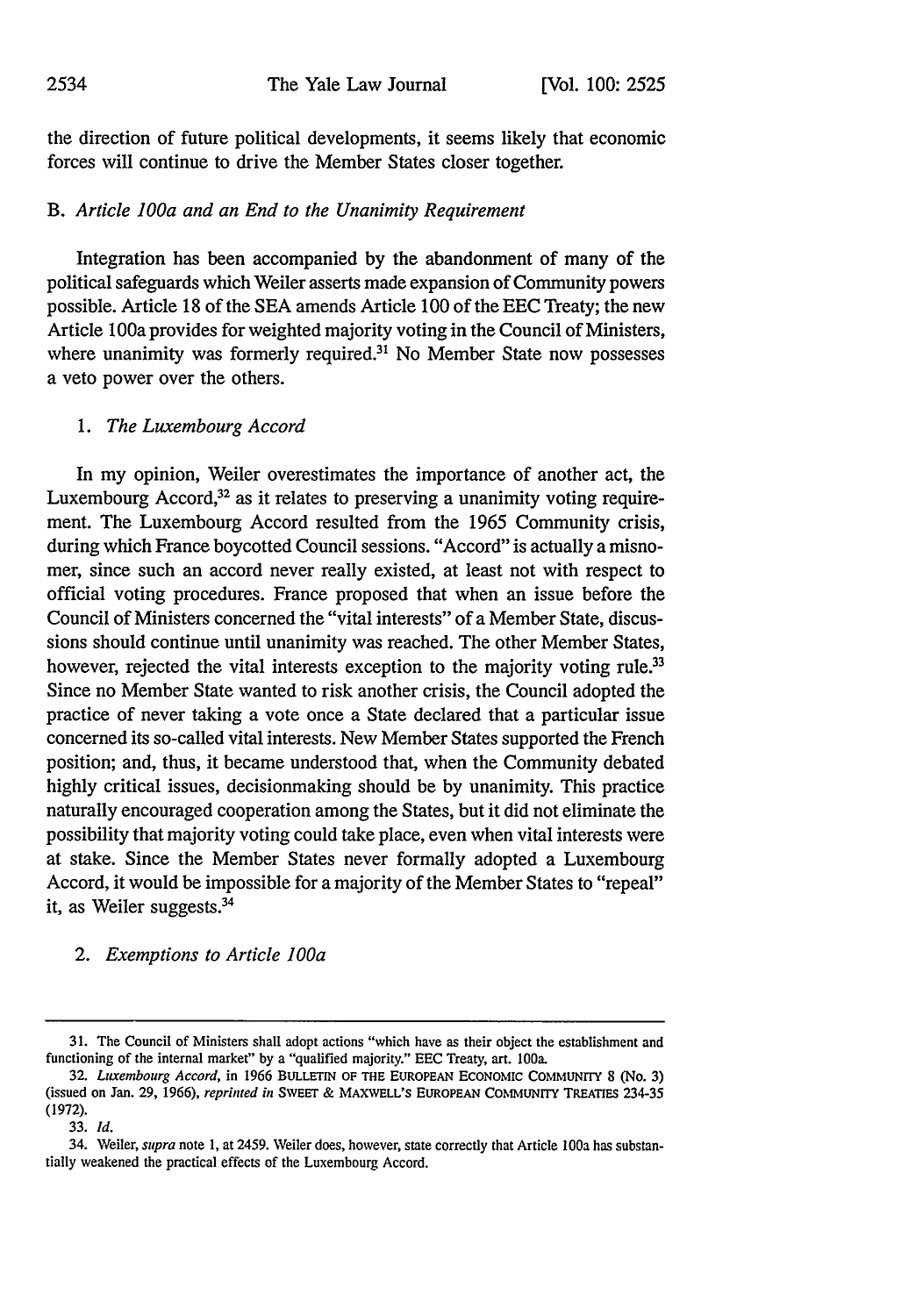I also believe that the exemptions contained in Article 100a which allow Member States to deviate from majority voting procedures do not present the difficulties that Weiler anticipates. Article 100a (5) allows Member States to adopt national "safeguard" measures for noneconomic reasons, such as health and safety, articulated in Article 36 of the EEC Treaty.

Achieving larger markets is of such importance to the whole Community that the Member States will strive diligently to reach agreement on rules applicable to those markets. Therefore it is highly unlikely that the Council would adopt a directive against the wishes of the large Member States. It is the smaller countries, such as Denmark and Greece, which have used the unanimity rule to preclude further harmonization. The Common Market would not suffer great losses if the harmonized rules did not extend to these smaller States, but the objecting countries themselves would suffer. While it is true that recalcitrant nations could use, for example, different preservatives in foodstuffs, no other Community country would be permitted to import them, which would compel producers in small countries to restrict distribution to their home markets. This is not likely to be an attractive proposition.

#### *C. The Problem of Noncompliance*

Professor Weiler's theory that the Member States' level of noncompliance with Community law will rise to compensate for increased Community powers also seems somewhat unfounded. I doubt whether a "strategy of Exit" according to which Member States selectively apply their Community obligations will emerge. 35

Article 169 of the EEC Treaty allows the Commission to bring a Member State before the Court of Justice if it does not comply with Community law. Most Court decisions under Article 169 have held against Italy and Belgium, yet both of these States remain loyal to the Community. Their lack of obedience with Community law stems from their inability rather than their unwillingness to comply. Because of its complicated constitutional structure, the Italian government is often unable to consider necessary domestic measures before the EC deadlines expire. Belgium recently redivided powers between the regions and the central government, and it remains unclear which government retains responsibility for implementing Community law. The result may be that -no action will be taken at all.

Still, perhaps some kind of sanction attached to Article  $171<sup>36</sup>$  such as a fine on the State concerned, would prompt the Member States to fulfill their obligations to execute Court judgments. In practice, a strong sanction already exists within those national legal orders, such as the Netherlands, that permit

<sup>35.</sup> *See* id. at nn.178-79 and accompanying text.

**<sup>36.</sup> EEC** Treaty, art. 171, requires Member States to comply with rulings issued by the European Court of Justice.